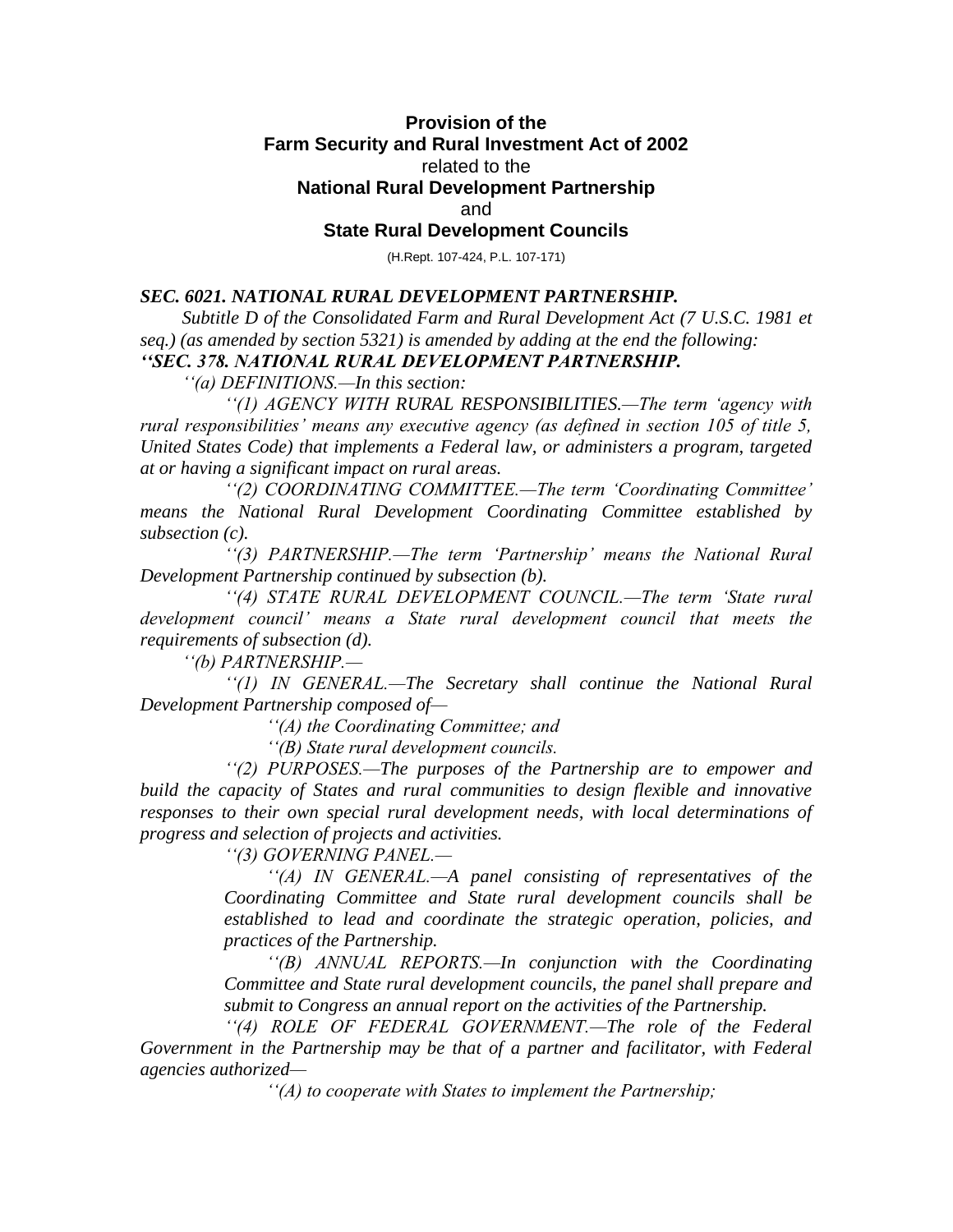*''(B) to provide States with the technical and administrative support necessary to plan and implement tailored rural development strategies to meet local needs;*

*''(C) to ensure that the head of each agency with rural responsibilities designates a senior-level agency official to represent the agency on the Coordinating Committee and directs appropriate field staff to participate fully with the State rural development council within the jurisdiction of the field staff; and*

*''(D) to enter into cooperative agreements with, and to provide grants and other assistance to, the Coordinating Committee and State rural development councils.*

*''(c) NATIONAL RURAL DEVELOPMENT COORDINATING COMMITTEE.—*

*''(1) ESTABLISHMENT.—The Secretary shall establish a National Rural Development Coordinating Committee within the Department of Agriculture.*

*''(2) COMPOSITION.—The Coordinating Committee shall be composed of—*

*''(A) 1 representative of each agency with rural responsibilities; and*

*''(B) representatives, approved by the Secretary, of—*

*''(i) national associations of State, regional, local, and tribal governments and intergovernmental and multijurisdictional agencies and organizations;*

*''(ii) national public interest groups;*

*''(iii) other national nonprofit organizations that elect to participate in the activities of the Coordinating Committee; and*

*''(iv) the private sector.*

*''(3) DUTIES.—The Coordinating Committee shall—*

*''(A) support the work of the State rural development councils;*

*''(B) facilitate coordination of rural development policies, programs, and activities among Federal agencies and with those of State, local, and tribal governments, the private sector, and nonprofit organizations;*

*''(C) review and comment on policies, regulations, and proposed legislation that affect or would affect rural areas and gather and provide related information;*

*''(D) develop and facilitate strategies to reduce or eliminate administrative and regulatory impediments; and*

*''(E) require each State rural development council receiving funds under this section to submit an annual report on the use of the funds, including a description of strategic plans, goals, performance measures, and outcomes for the State rural development council of the State.*

*''(4) FEDERAL PARTICIPATION IN COORDINATING COMMITTEE.—*

*''(A) IN GENERAL.—A Federal employee shall fully participate in the governance and operations of the Coordinating Committee, including activities related to grants, contracts, and other agreements, in accordance with this section.*

*''(B) CONFLICTS.—Participation by a Federal employee in the Coordinating Committee in accordance with this paragraph shall not*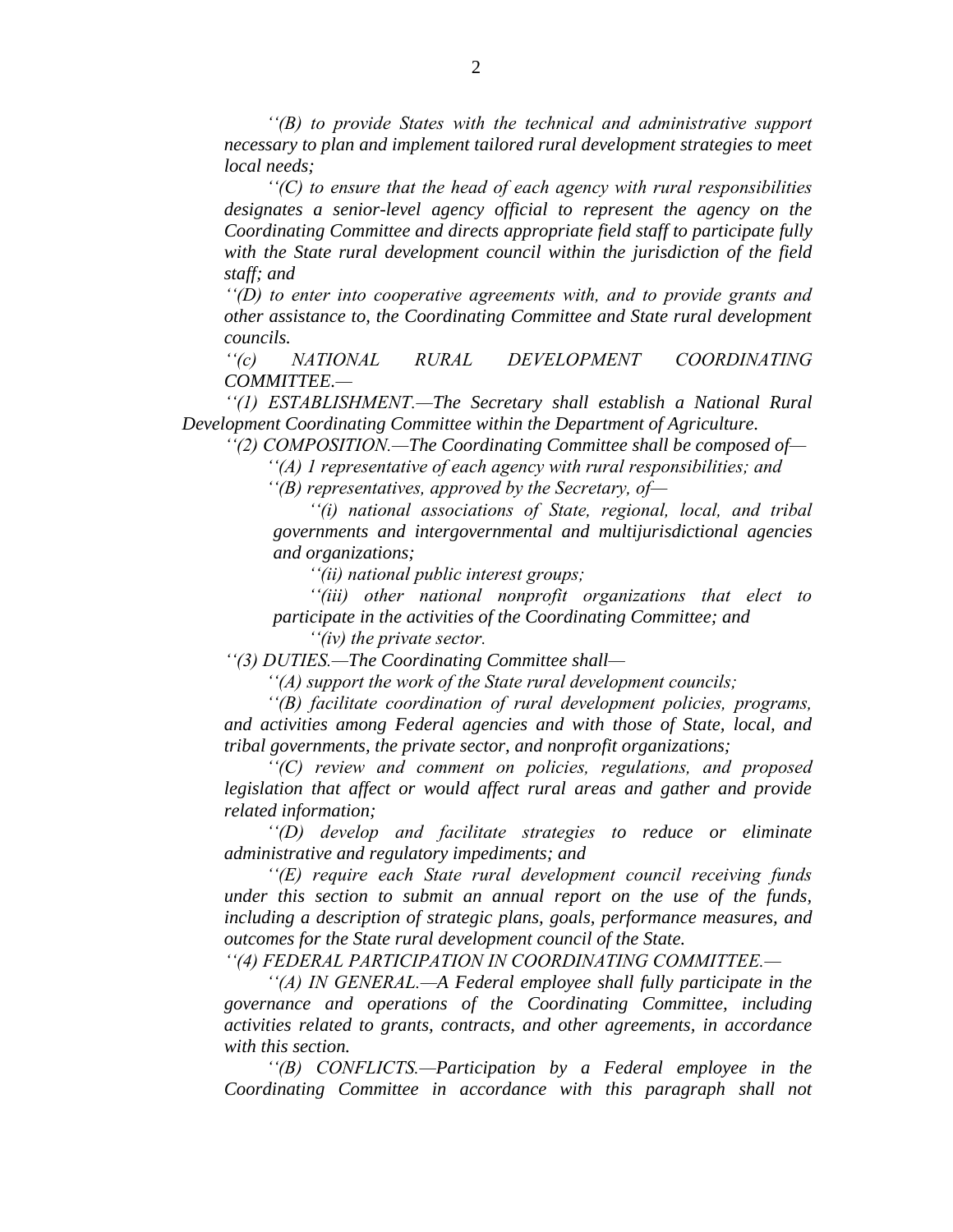*constitute a violation of section 205 of 208 of title 18, United States Code.*

*''(5) ADMINISTRATIVE SUPPORT.—The Secretary may provide such administrative support for the Coordinating Committee as the Secretary determines is necessary to carry out the duties of the Coordinating Committee.*

*''(6) PROCEDURES.—The Secretary may prescribe such regulations, bylaws, or other procedures as are necessary for the operation of the Coordinating Committee.*

*''(d) STATE RURAL DEVELOPMENT COUNCILS.—*

*''(1) ESTABLISHMENT.—Notwithstanding chapter 63 of title 31, United States Code, each State may elect to participate in the Partnership by entering into an agreement with the Secretary to recognize a State rural development council.*

*''(2) COMPOSITION.—A State rural development council shall—*

*''(A) be composed of representatives of Federal, State, local, and tribal governments, nonprofit organizations, regional organizations, the private sector, and other entities committed to rural advancement; and*

*''(B) have a nonpartisan and nondiscriminatory membership that—*

*''(i) is broad and representative of the economic, social, and political diversity of the State; and*

*''(ii) shall be responsible for the governance and operations of the State rural development council.*

*''(3) DUTIES.—A State rural development council shall—*

*''(A) facilitate collaboration among Federal, State, local, and tribal governments and the private and nonprofit sectors in the planning and implementation of programs and policies that have an impact on rural areas of the State;*

*''(B) monitor, report, and comment on policies and programs that address, or fail to address, the needs of the rural areas of the State;*

*''(C) as part of the Partnership, in conjunction with the Coordinating Committee, facilitate the development of strategies to reduce or eliminate conflicting or duplicative administrative or regulatory requirements of Federal, State, local, and tribal governments; and*

*''(D)(i) provide to the Coordinating Committee an annual plan with goals and performance measures; and*

*''(ii) submit to the Coordinating Committee an annual report on the progress of the State rural development council in meeting the goals and measures.*

*''(4) FEDERAL PARTICIPATION IN STATE RURAL DEVELOPMENT COUNCILS.—*

*''(A) IN GENERAL.—A State Director for Rural Development of the Department of Agriculture, other employees of the Department, and employees of other Federal agencies with rural responsibilities shall fully participate as voting members in the governance and operations of State rural development councils (including activities related to grants, contracts, and other agreements in accordance with this section) on an equal basis with other members of the State rural development councils.*

*''(B) CONFLICTS.—Participation by a Federal employee in a State*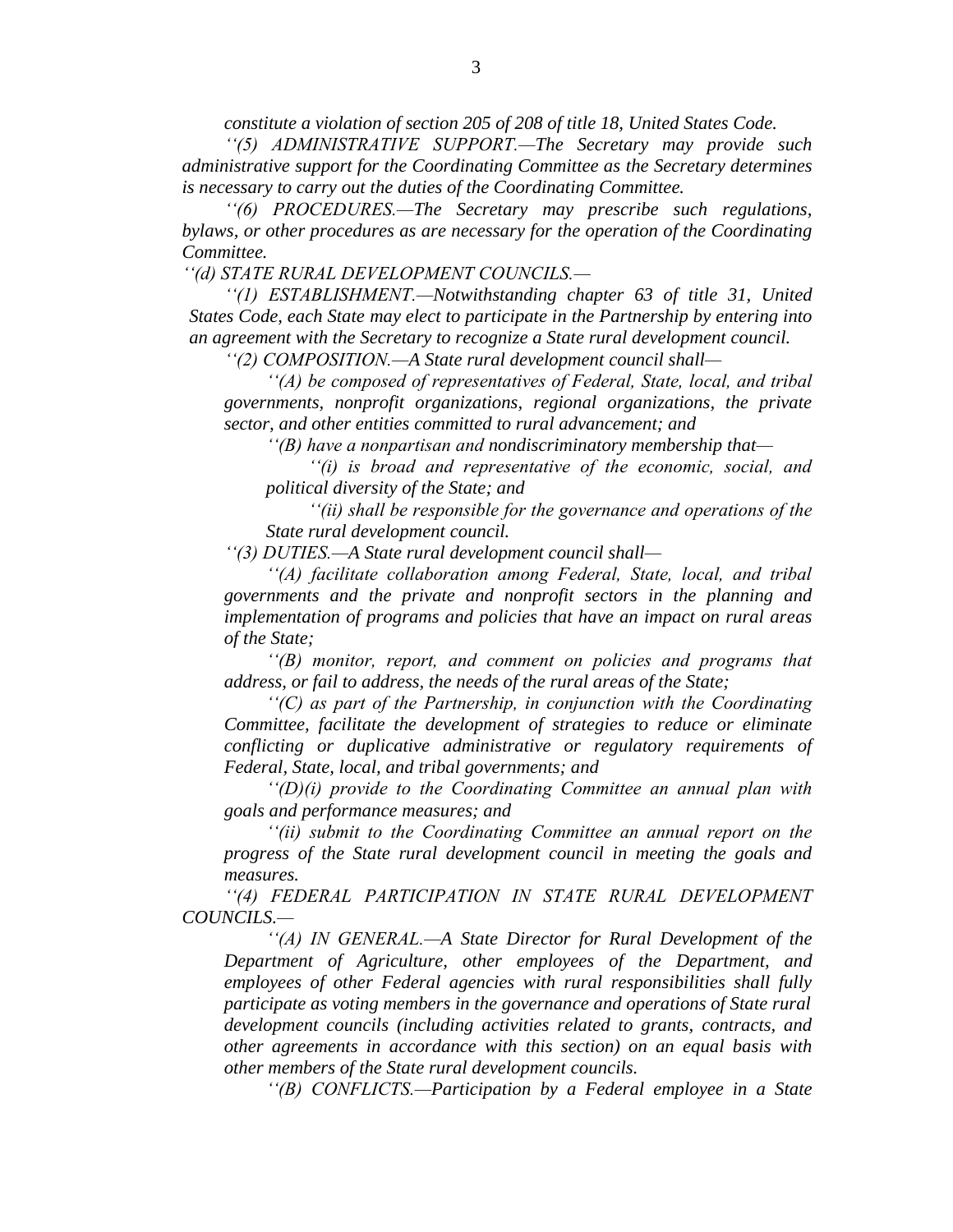*rural development council in accordance with this paragraph shall not constitute a violation of section 205 or 208 of title 18, United States Code. ''(e) ADMINISTRATIVE SUPPORT OF THE PARTNERSHIP.—*

*''(1) DETAIL OF EMPLOYEES.—*

*''(A) IN GENERAL.—In order to provide experience in intergovernmental collaboration, the head of an agency with rural responsibilities that elects to participate in the Partnership may, and is encouraged to, detail to the Secretary for the support of the Partnership 1 or more employees of the agency with rural responsibilities without reimbursement for a period of up to 1 year.*

*''(B) CIVIL SERVICE STATUS.—The detail shall be without interruption or loss of civil service status or privilege.*

*''(2) ADDITIONAL SUPPORT.—The Secretary may provide for any additional support staff to the Partnership as the Secretary determines to be necessary to carry out the duties of the Partnership.*

*''(3) INTERMEDIARIES.—The Secretary may enter into a contract with a qualified intermediary under which the intermediary shall be responsible for providing administrative and technical assistance to a State rural development council, including administering the financial assistance available to the State rural development council.*

*''(f) MATCHING REQUIREMENTS FOR STATE RURAL DEVELOPMENT COUNCILS.—*

*''(1) IN GENERAL.—Except as provided in paragraph (2), a State rural development council shall provide matching funds, or in-kind goods or services, to support the activities of the State rural development council in an amount that is not less than 33 percent of the amount of Federal funds received from a Federal agency under subsection (g)(2).*

*''(2) EXCEPTIONS TO MATCHING REQUIREMENT FOR CERTAIN FEDERAL FUNDS.—Paragraph (1) shall not apply to funds, grants, funds provided under contracts or cooperative agreements, gifts, contributions, or technical assistance received by a State rural development council from a Federal agency that are used—*

*''(A) to support 1 or more specific program or project activities; or*

*''(B) to reimburse the State rural development council for services provided to the Federal agency providing the funds, grants, funds provided under contracts or cooperative agreements, gifts, contributions, or technical assistance.*

*''(3) DEPARTMENT'S SHARE.—The Secretary shall develop a plan to decrease, over time, the share of the Department of Agriculture of the cost of the core operations of State rural development councils.*

*''(g) FUNDING.—*

*''(1) AUTHORIZATION OF APPROPRIATIONS.—There is authorized to be appropriated to carry out this section \$10,000,000 for each of fiscal years 2003 through 2007.*

*''(2) FEDERAL AGENCIES.—*

*''(A) IN GENERAL.—Notwithstanding any other provision of law*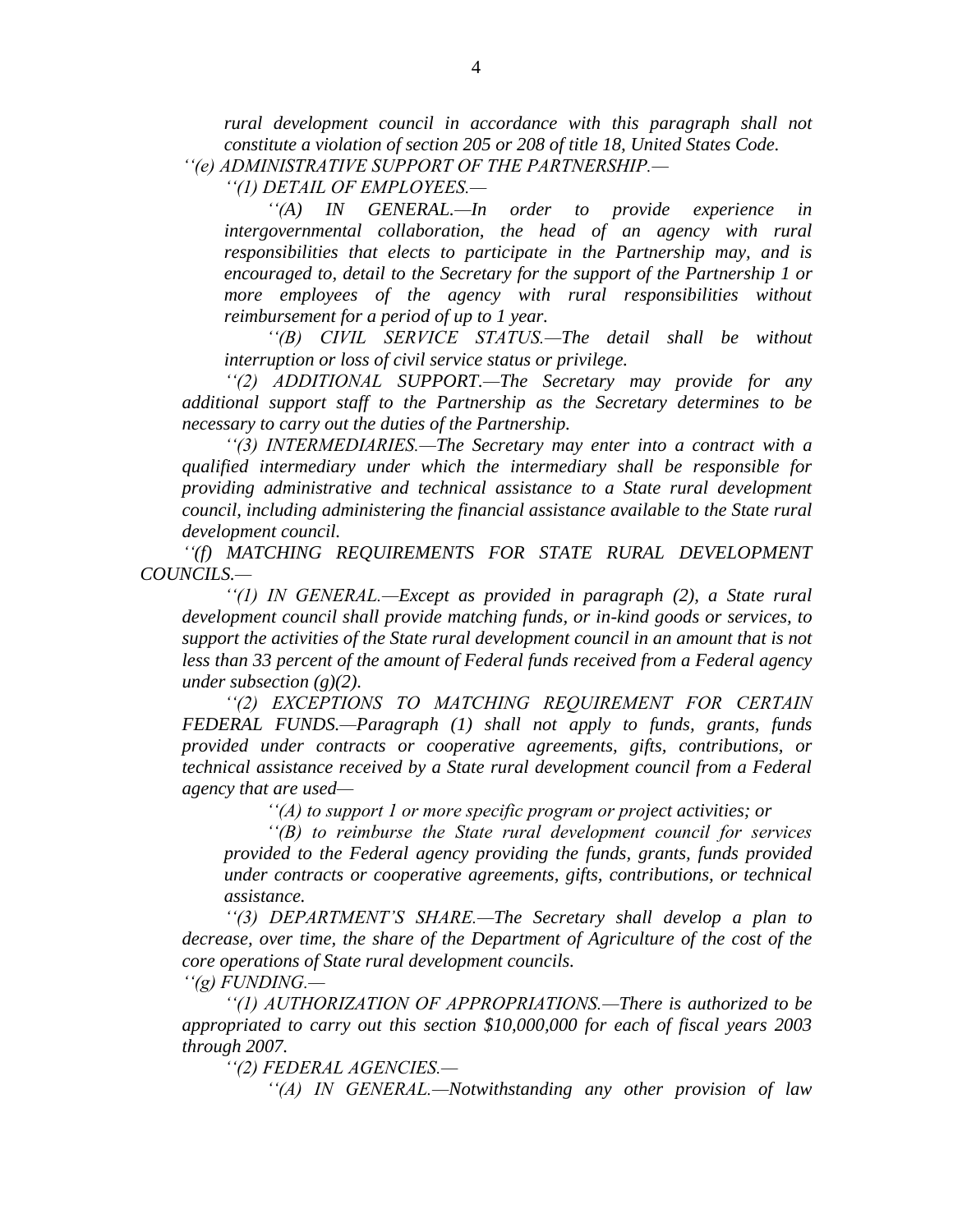*limiting the ability of an agency, along with other agencies, to provide funds to the Coordinating Committee or a State rural development council in order to carry out the purposes of this section, a Federal agency may make grants, gifts, or contributions to, provide technical assistance to, or enter into contracts or cooperative agreements with, the Coordinating Committee or a State rural development council.*

*''(B) ASSISTANCE.—Federal agencies are encouraged to use funds made available for programs that have an impact on rural areas to provide assistance to, and enter into contracts with, the Coordinating Committee or a State rural development council, as described in subparagraph (A).*

*''(3) CONTRIBUTIONS.—The Coordinating Committee and a State rural development council may accept private contributions.*

*''(h) TERMINATION.—The authority provided under this section shall terminate on the date that is 5 years after the date of enactment of this section.''.*

## **Joint Explanatory Statement of the Committee of Conference**

*(11) National Rural Development Partnership*

The House bill adds a new section to Subtitle E of the ConAct to establish a National Rural Development Partnership composed of the Coordinating Committee and the state rural development councils. (Section 615)

The Senate amendment amends Subtitle D of the ConAct to add the NRDP composed of the Coordinating Committee and the state rural development councils. (Section 611)

The Conference substitute adopts the Senate provision with an amendment clarifying the Senate language and authorizing up to \$10 million per fiscal year. (Section 6021)

The Conference substitute includes provisions which are intended to ensure the accountability of State Rural Development Councils (SRDCs) to the rural residents they are expected to serve and to agencies which provide financial support for their operations. The Managers specifically intend that all SRDCs will continue to abide by or come into compliance with the structural and process guiding principles of this section. The Managers also intend that USDA/Rural Development State Directors and other employees of USDA and other Federal agencies with rural responsibilities will fully participate as voting members in the governance and operations of SRDCs on an equal basis with other SRDC members.

The Managers expect the National Rural Development Coordinating Committee to make significant progress toward the goal of better coordinating the rural policies and programs of Federal agencies and developing greater collaboration between the Federal government, the States, and others with resources to invest in rural areas.